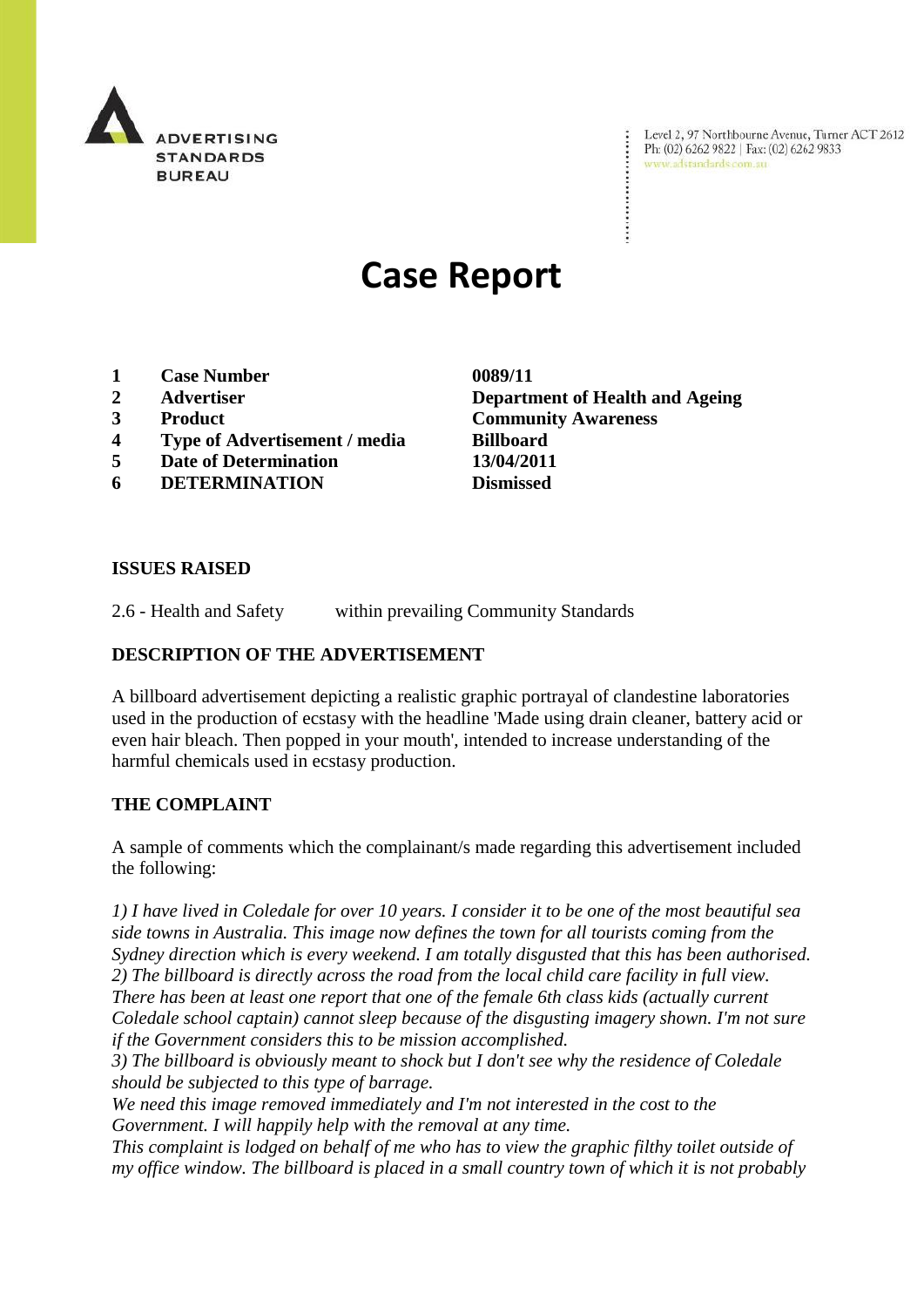*meeting its intended audience. The most disturbing thing about the billboard is its placement directly outside of the Huntly Cafe and Take Away shop. This business is having customer complaints and people are offended by the filth of the imagery used. It is not an appropriate advertisement to be displayed directly opposite a dine-in food premises.*

#### **THE ADVERTISER'S RESPONSE**

Comments which the advertiser made in response to the complainant/s regarding this advertisement include the following:

*The Australian Government believes that the National Drugs Campaign advertising material is consistent with the AANA Advertiser Code of Ethics, particularly in relation to Section 2. In developing this campaign, due care has been taken to present the facts in a responsible and appropriate manner, having regard for the target audiences nationally for whom the advertising is directed. As well as young Australians aged 15 - 21, the target audience includes parents of 13 - 17 year olds.*

*In selecting sites for the billboard advertising in regional centres, the Australian Governments' master media buying agency, Universal McCann looked to maximise reach by skewing to the top regional centres by population and sites either within major town centres or on major arterial roads.*

*In addition, youth are highly mobile and outdoor is an ideal media channel to engage with them whilst they are among friends socialising. Utilising outdoor media also ensures all segments of the target audience are reached.*

*In consideration of the complaints, the Department has requested Universal McCann to review the placement of all the remaining outdoor advertisements to ensure that they are not used in close proximity to any child care centres.*

*As a result, the 'lab' outdoor advertisement that is referenced in a complaint was removed from the Coledale site on Monday 21 st March.*

*In terms of the Bendigo site, this site is located in the main street of Huntly and can be viewed by traffic on the Midland Highway heading south towards Bendigo from the north.*

*The site is the only one in this area and was chosen for the reasons mentioned above: for maximum reach and the fact that it is on a highway heading towards a major regional centre. The current placements of regional billboards are due to cease on 26 March 2011.*

*The development of the campaign was based on current evidence and best practice in relation to reaching youth with a behaviour change message. The image of an MDMA (ecstasy) laboratory used in the campaign materials is a realistic portrayal of clandestine laboratories, intended to increase understanding of the harmful chemicals used in ecstasy production. The*

*Department worked closely with the Australian Federal Police (AFP) in the development of the ecstasy creative, and accuracy and credibility of the clandestine laboratory image was achieved with input from the AFP's Federal Agent and Team Leader of the Specialist Response Amphetamine-Type Stimulant, Border International.*

*As with all advertising we undertake, this approach was focus-tested prior to development and reviewed by the Independent Communications Committee for compliance with the Guidelines on Information and Advertising Campaigns by Australian Government Departments and Agencies (March 2010). Results from this testing identified that the graphic*